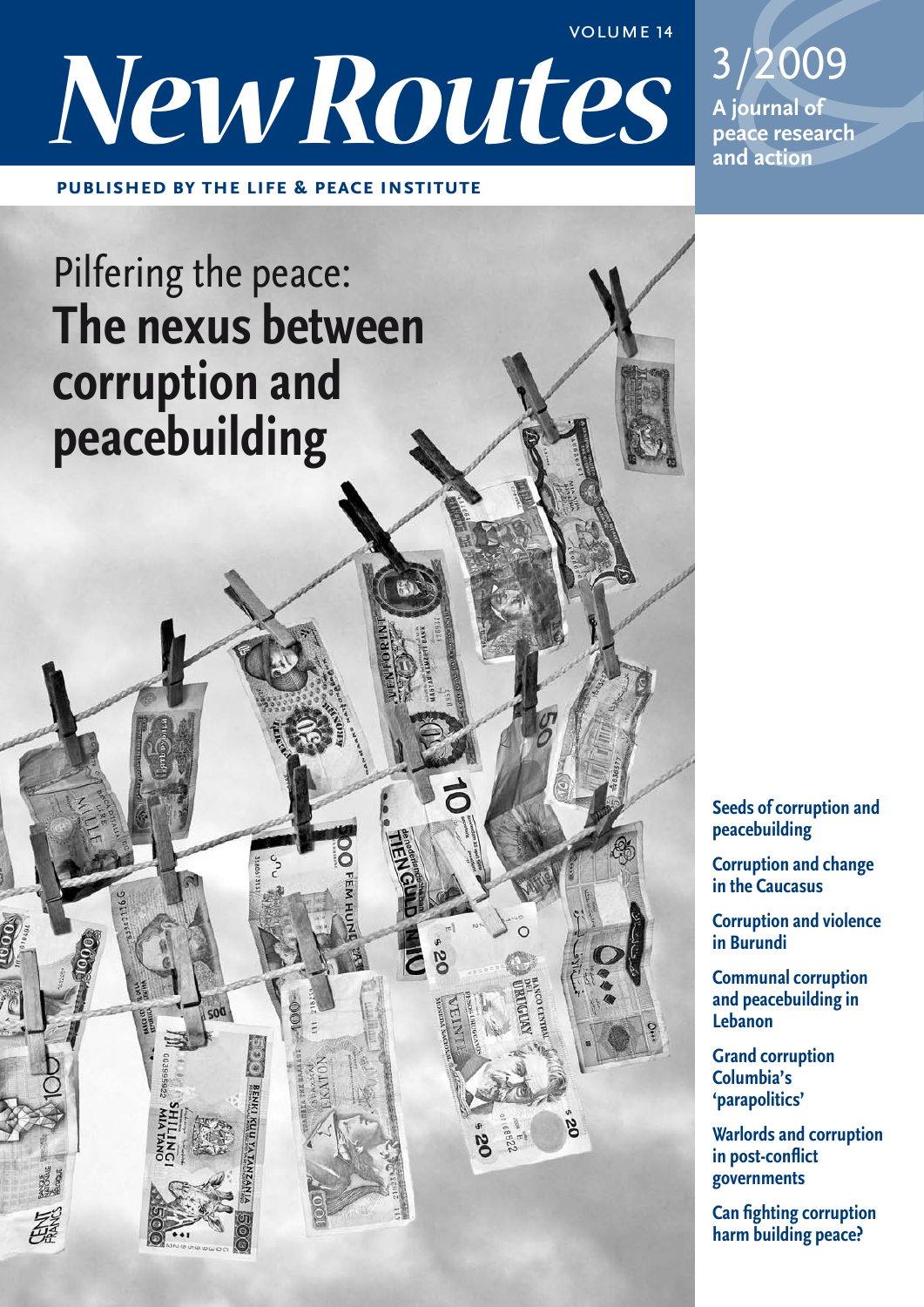How might the best practices of peacebuilding be applied to anti-corruption? Based on interviews with trainers and staff of the Burundi Leadership Training Programme (BLTP) of the Woodrow Wilson Center for Scholars, this article explores possible answers to that question in light of a successful peacebuilding effort. The author also flags ideas for future projects and research at the nexus of the two fields.

## **Peacebuilding and anti-corruption: Room for collaboration?** Amy Margolies

On June 9, 2009, an article in The New York Times documented the failure of anti-corruption initiatives in Africa.<sup>1</sup> Given this grim state of affairs, it is perhaps a suitable moment to explore new directions for praxis. Although in theory convergences may be drawn between peacebuilding and anti-corruption, the practical implications of these connections have not been fully explored. This article examines pragmatic intersections in programming based on interviews with practitioners. The trainers and staff of the Burundi Leadership Training Programme (BLTP), a well-established peacebuilding initiative, commented on this emerging issue. While not specifically focused on anti-corruption, the BLTP provides a vantage point from which to examine the current relationship between the two fields, as well as to highlight areas for potential collaboration. In particular, it suggests how a peacebuilding model like that of the BLTP might be applied to the problem of corruption.

The BLTP was created in response to the need for increased capacities for collaboration, trust and communication among key stakeholders in Burundi. It is an initiative of the Woodrow Wilson Center for Scholars, led by Howard Wolpe, Seven-term Congressman, Chair of the House Subcommittee on Africa and Presidential Special Envoy to Africa's Great Lakes Region. Along with Wolpe, Steven McDonald, Consulting Programme Director, and Elizabeth McClintock, Lead Trainer, were interviewed about the potential linkages between the BLTP peacebuilding and

conflict transformation programme and anti-corruption.

### **Corruption and peacebuilding in Burundi**

On August 28, 2000, the Arusha Peace Accords were signed by nineteen Burundian political parties, drawing to a close two and a half years of negotiations. However, Burundi returned to conflict soon thereafter, with organised violence continuing until 2006. Existing parties vied for influence, and armed rebel groups attempted to transform into political parties. A number of significant constituencies that were not signatories at Arusha returned to the bush to continue resistance. In response to the continued strife in Burundi, the Burundi Leadership Training Programme was launched in 2002 with funding from the World Bank and USAID's Office for Transition Initiatives. Subsequent funding for the programme was contributed by the European Commission as well as by the UK Department for International Development.

The BLTP directly engages key Burundian leaders in its trainings. Although the programme does not specifically address corruption, workshop participants often raise the subject as an important factor in stalling Burundi's political transition. In the interview, Wolpe remarked, "In Burundi, corruption exists on all levels. The more visible and highly publicised instances of corruption have been government officials ripping off contractors. This is what captured public attention."<sup>2</sup> Corruption became a topic of discussion during and after the peace process. Over

the course of several years, Arusha delegates were paid hundreds of dollars in per diems for their participation in the peace accords - a system perceived by many Burundians as corrupt. The cash windfall had a visible impact on the local economy. Today in Bujumbura, there is a neighbourhood called "Arusha Town" because of new homes built by delegates.

Payments for peace agreements are an example of the less-than-transparent ways in which corruption and peacebuilding intertwine. McClintock commented, "There is a very strong relationship between corruption and peacebuilding due to the corrosive nature of corruption on peace, and therefore on peacebuilding. [Corruption] undermines peoples' incentives to continue to participate in the process if they feel that the benefits are not equally distributed."3 Short-term solutions, when not seen as part of a longerterm strategy, can lead to undermining of trust and motivation to work for the common good.

### **The BLTP process**

In contrast with the precedent set during the Arusha Accords, Wolpe and McDonald decided against per diems to ensure that participants were not attending workshops solely for financial gain. Although an allowance was provided to facilitate participants' travel and costs during the training, this amount was modest, breaking the local tradition. As McDonald noted, "It raised a few eyebrows from Burundians until they realised the seriousness of our intent."4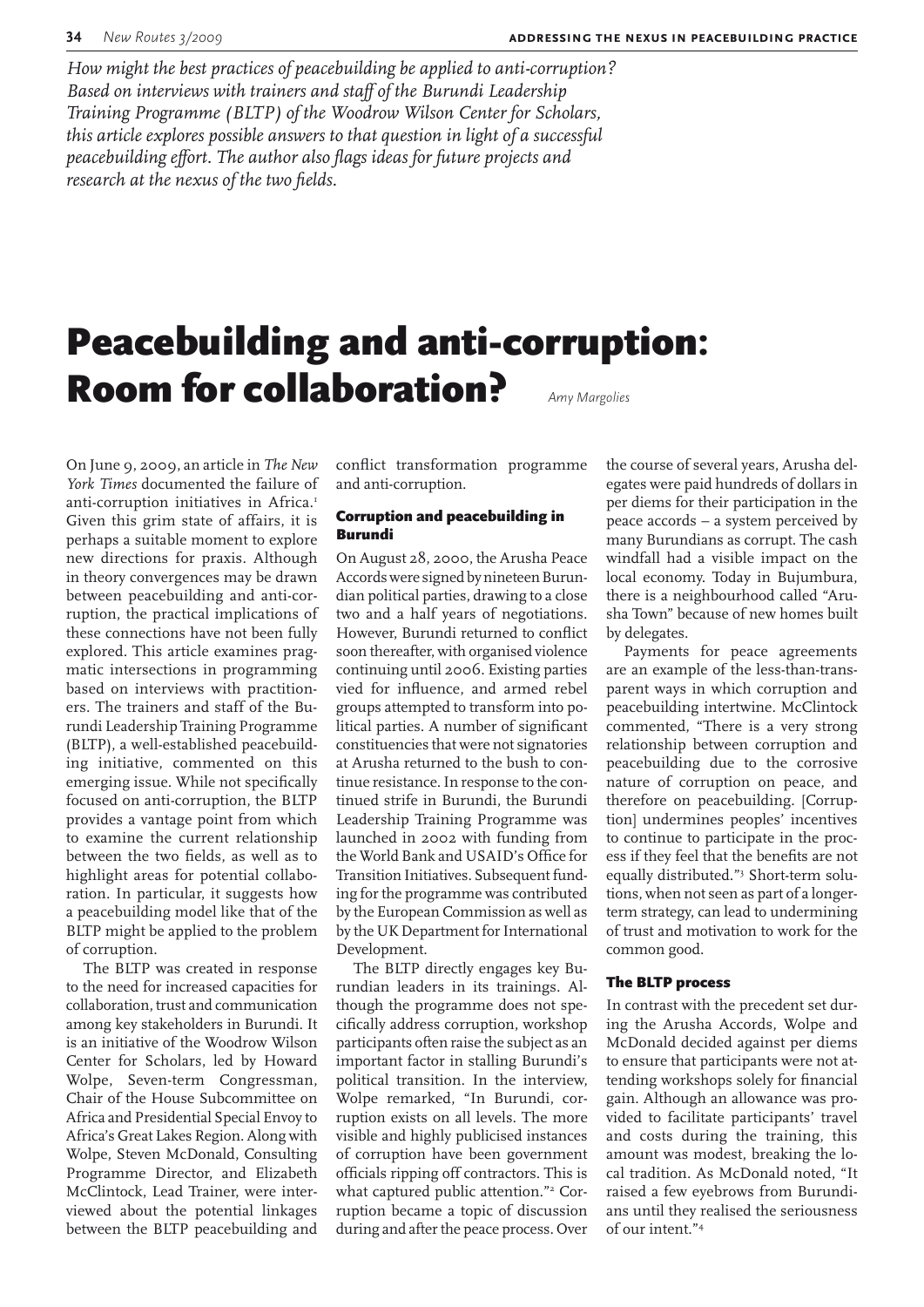Instead, Wolpe and McDonald spent months building the groundwork for engagement. They interviewed stakeholders from all levels of society, including rebels, government officials and civil society groups. Those interviewed were given the criterion of selecting leaders that could shape the future of Burundi, for better or for worse. The BLTP aimed to balance Hutu and Tutsi, half from the political class and half from civil society, engaging hardliners as well as moderates. Among those selected were extremists and rumoured corrupt actors. Wolpe elaborated, "Every diplomatic colleague warned us not to include [them], saying they would undermine

> In post-conflict societies, anticorruption programmes may negatively affect peacebuilding efforts.

the process."<sup>5</sup> The challenges faced in participant selection reflect a familiar paradox in peacebuilding: those most critical to securing peace are often those with the greatest histories of abuse.

Despite the reputations of a handful of participants, Wolpe and McDonald insisted upon their involvement because Burundians cited them as key to the country's future. Wolpe and Mc-Donald believe that the BLTP's workshops, based on interactive role-playing and simulation exercises, encouraged extremist actors to change their behaviour. Wolpe declared, "There was no one more dramatically transformed than a top general, who is now the principal champion for integration and reform."<sup>6</sup> In this manner, BLTP seeks to repair relationships between key actors, building trust and encouraging a mutual gains approach to problem solving.

#### **Conflict and anti-corruption**

Corruption in the post-conflict environment thrives on political volatility, social disorder and economic chaos. Corruption also serves as a survival mechanism in contexts where the population cannot depend on consistent salaries, functioning markets or government services. In response, national governments, nonprofits and multilateral institutions have created initiatives attempting to limit corruption.

Although there are many obstacles to fighting corruption, most observers

feel that political will is one of the most fundamental hurdles. If political leaders do not support an anti-corruption agenda, it is unlikely that measures to

fight corruption will be successful. Furthermore, political will may be difficult to achieve if key actors themselves are engaged in corrupt activities. The question of state involve-

ment is of particular relevance during or after conflict, when stakeholders may attempt to achieve an agreement at any cost. The "corruption buying peace"

> phenomenon often occurs during peace processes, as intransigent actors may be enticed into participation with financial incentives.

As in peacebuilding, anti-corruption

programmes take on a variety of forms, including punitive, preventative or ethics-based strategies.7 Anti-corruption work may include efforts to curb the flow of illicit assets, prosecute embezzling politicians or educate the public. Peacebuilding, on the other hand, attempts to transform relationships or pursue reconciliation and through these means, addresses the issue of "political will".

By definition anti-corruption programmes are not strictly conflict-sensitive, in that the potential positive and negative effects of activities in the conflict context have not been analysed. To the contrary, in post-conflict societies,

### Corruption serves as a survival mechanism in contexts where the population cannot depend on consistent salaries.

anti-corruption programmes may negatively affect peacebuilding efforts by disrupting patterns of corruption. For example, while removing corrupt actors from the political arena may seem a positive step in post-conflict governance, it may also disrupt peace processes or peacebuilding measures underway.

Locally driven processes are essential to develop legitimate anti-corruption measures. These interventions should be based on public perceptions of what types of corruption are detrimental in the particular society. The BLTP team are in agreement that corruption may only be addressed if desired by programme participants, supported by political will or a newfound appreciation of commonality among protagonists, and guided by local prerogatives rather than by donor priorities. As each region or country possesses distinct social, political and economic mores, the type, scope and intensity of corruption will also differ. McClintock comments. "It would go against cultural norms [in



Among the obstacles to fighting corruption, lack of political will is probably the most important. Especially in conflict situations, the state plays a crucial role in creating stability.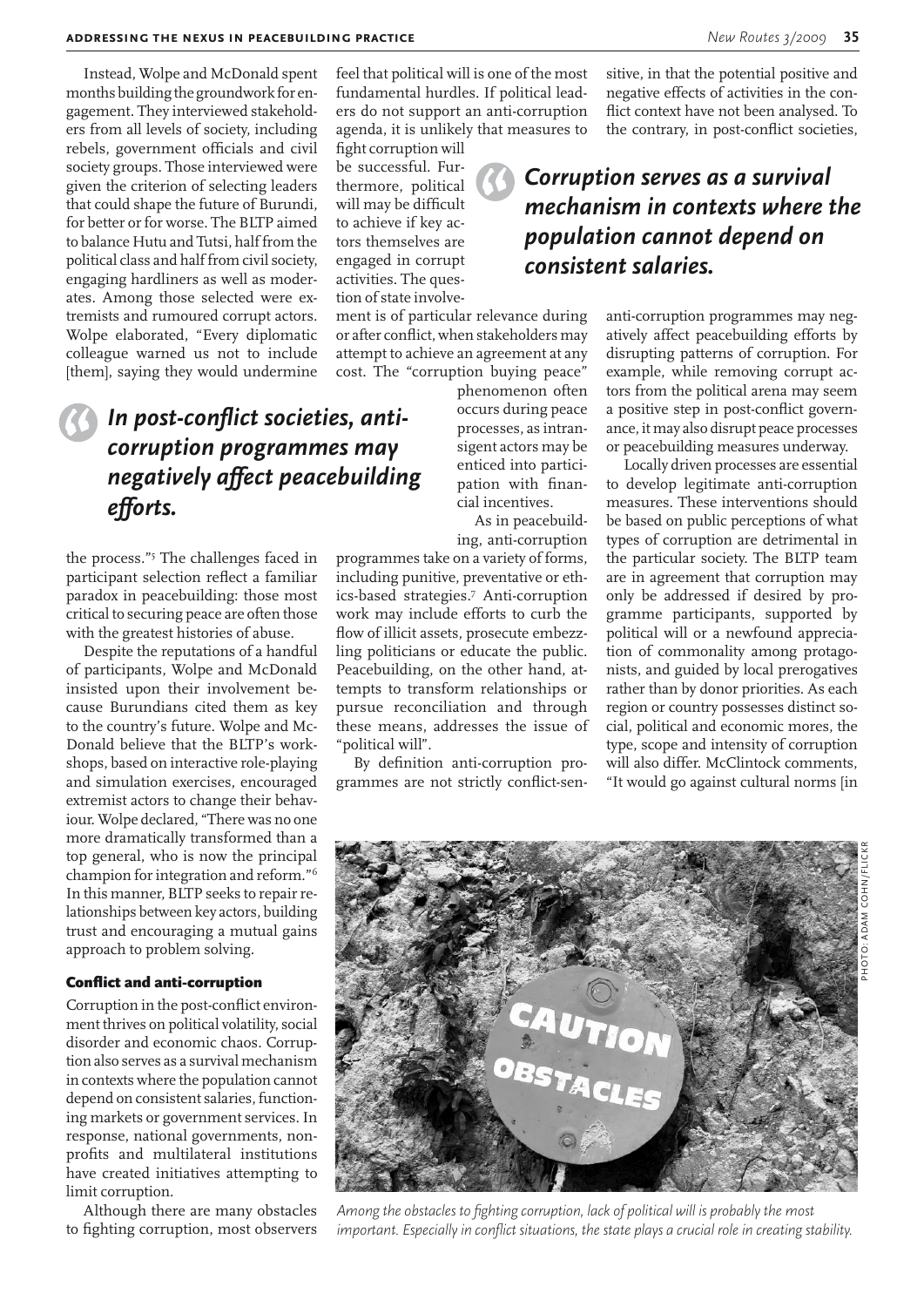Burundi] to not help someone who has been arrested, particularly if that person is a relative. People cannot sacrifice the relationships they depend on, and furthermore, this is not considered corruption. In comparison, having to pay for a birth certificate is unacceptable, because that official is using the power of his/her office to enrich himself/herself in a way that is detrimental to the community."<sup>8</sup> Thus, a fitting definition must integrate public perceptions of corruption, as well as the social norms and values that those perceptions arise from.

### **Programmatic links and integration**

As alluded to above, anti-corruption can be understood as an extension of peacebuilding, in that peacebuilding attempts to change the same conditions and attitudes that facilitate corruption. Wolpe views corruption as a symptom of divided societies where a winner-takeall mind-set is paramount, and success or survival must come at the expense of others. McDonald explains, "It is not so much a lack of political will but a fear of being excluded from power." Wolpe adds, "To the extent that you can begin to alter that paradigm - to generate interdependence, and to recognise that collaboration can strengthen one's own self-interest, you begin to impact the drivers of corruption."<sup>9</sup> Likewise, the team believes that peacebuilding efforts that strengthen relationships and encourage social cohesion can be an essential component in fighting corruption.

Unsurprisingly, most practitioners see the potential for crossover in peacebuilding and anti-corruption in preventive rather than punitive action.

### The "corruption buying peace" phenomenon often occurs during peace processes.

The BLTP team is no exception. Their workshops focus on skill- and relationship-building to prevent interpersonal conflict. The team sees the potential for this method to be applied to corruption. During trainings in Burundi, corruption in the military and police was often cited as a barrier to a more effective force. precluding the advancement of institutional goals. The team suggested the programme could provide skills on how to conduct a conversation on corruption in the forces. Consequently, the role the training could have in anti-corruption

work would be facilitative, rather than directive. McClintock elaborates, "The skills would enable people to prepare better strategies by communicating more effectively about how to combat corruption. These are enabling skills, not a solution to the problem."<sup>10</sup>

While attendance at workshops does not guarantee skills will be used, such trainings may help to shift the zero-sum mindset of conflict to one of mutual gains. Trainings may encourage intransigent political actors to work together, and could stimulate political will to fight corruption. In this manner, educational or skill-based preventative initiatives may represent a first step in potentially integrating peacebuilding practice and anti-corruption. McClintock envisions a possible programme in Burundi, "To educate people about the Arusha Accords, and during elections, corruption could be part of an educational component of a peacebuilding programme."11

Specialised trainings or dialogues focused on issues of corruption could be another practical meeting point between the two disciplines. Wolpe and McDonald are planning an initiative that would integrate anti-corruption and peacebuilding strategies in the former breakaway state of Katanga province in the Democratic Republic of Congo. The province is situated within a mining region with a history of foreign resource exploitation and corruption. This new project would become a part of the peacebuilding work already being carried out in the DRC, which began in 2006 and was inspired by the BLTP. For the first time, this programme would bring together key Congolese political

> and national leaders with leading expatriate investors. in particular representatives from mining companies. Wolpe explains,

"The process would create cohesive networks of stakeholders and would hopefully produce an agreement or collective effort to develop a more rationalised system of economic regulation and management."<sup>12</sup>

This concept, drawn from previous work in the DRC, suggests a new model for combining strategies from peacebuilding and anti-corruption. These hybrid approaches could produce concrete outputs such as codes of conduct, social contracts or regulatory structures to staunch corruption. However, cor-

rupt actors may have little motivation to participate when financial incentives remain and in the absence of political pressure. Engagement with all stakeholders is clearly the difficult first step, though some companies have shown interest.

McDonald emphasises the importance of the initiative: "In Katanga resources are flowing across the borders without regulation or tariffs, so it is a critical issue in the conflict. This will be our testing ground of dealing with corruption as a cause of conflict."<sup>13</sup> The programme would function as a vehicle by which people come together to dialogue and create solutions. In this manner, McClintock explains, "we would give them skills to talk about [corruption], and they would come up with the regulatory structure which would include some way to deal with corruption, or to combat it."<sup>14</sup> The core concept would be to instil a broader definition of selfinterest as being best pursued by taking into account the interests of others.

### **Challenges for monitoring and** evaluation

Definitions of corruption differ across cultures, making the establishment of a universal definition impossible and impractical. The lack of a common definition and the diversity of perceptions of corruption create obstacles to developing standardised monitoring and evaluation practices. Global indices of corruption may provide some guidance and means for broad comparison, but even among these measures there is great variety in the indicators used.

On the programme level, monitoring and evaluation of measures such as improved relationships and increased accountability is a complex and imperfect process. For example, the participation of extremist actors in workshops does not necessarily lead to behaviour change. While relationships developed through workshops may increase horizontal accountability among participants by encouraging collaborative behaviour, it is difficult to prove attribution. As McDonald explains, "Corruption occurs because of fear, insecurities and perceptions of others' disadvantages. Building cohesion, collaboration and a sense of the common future, and creating common nationalism is as key to combating corruption as it is to fighting conflict."<sup>15</sup> However, it is difficult to assess the effectiveness of the trainings on increasing feelings of accountability among participants.